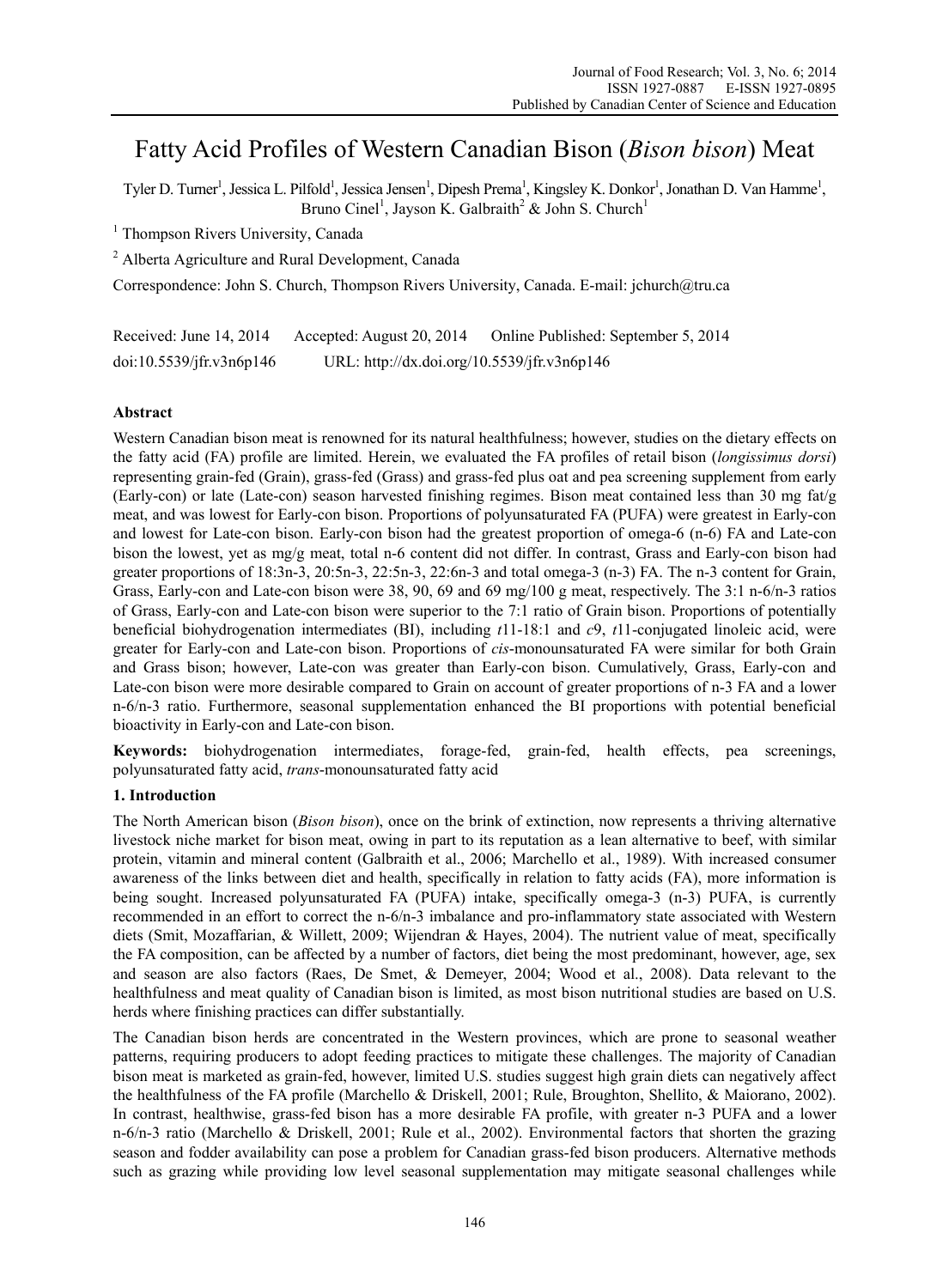retaining the more desirable FA profile of grass-fed meat. Our objectives were to evaluate the FA profiles of Canadian retail bison meat under grain- and grass-fed conditions compared to the suitability of pasture supplemented with an oat and pulse-crop based protein concentrate during early and late season grazing.

#### **2. Materials and Methods**

#### *2.1 Retail Bison Samples*

Bison ribeye steaks (*longissumus dorsi*) from grain- and grass-fed feeding programs were purchased at retail under various farm labels. Multiple steaks sold under a single label were purchased over a period of months to be representative of the supply available to consumers. Efforts to determine the bison diets used during the finishing stage were made by contacting producers directly. In general, grain-fed bison (Grain,  $n = 19$ ) were fed whole oats in drylot pens with access to conserved hay, whereas grass-fed bison (Grass,  $n = 19$ ) were grazed on fresh pasture and wintered with either mixed brome or alfalfa hay. The sex and age of the animals were not available. The effects of seasonal pasture supplementation prior to slaughter were also investigated. These samples were collected from a single large producer and divided into two groups: Early-con  $(n = 59)$  bison were supplemented with 3.7 kg/head/day oats plus 0.5 kg commercial pea screening pellet containing 15% dry matter crude protein, from May until July, while on fresh native pasture; Late-con  $(n = 53)$  bison grazing native pasture beginning in May were supplemented with 3.7 kg/head/day oats plus 0.5 kg commercial pea screening pellet from July until slaughter. All collected samples were immediately stored at -20 °C until lipid extraction.

#### *2.2 Fatty Acid Analysis*

Bison steaks were trimmed of subcutaneous fat and homogenised using a food processor (Hobart Food Equipment Group, North York, ON, Canada) and lipids were extracted from 1 g tissue using a modified Folch extraction (Aldai, Dugan, Rolland, & Kramer, 2009). Extracted lipids were methylated using base (sodium methoxide) and acid (methanolic HCl) reagents in a two-stage process as described by McNiven et al. (2004), with the addition of 1 mg methyl tridecanoate (13:0ME, Nu-Chek Prep Inc., Waterville, MN, USA) as a reference peak for quantification of individual peaks. Fatty acid methyl esters were analysed using a CP-3800 gas chromatograph (Varian Inc., Walnut Creek, USA) equipped with an SP-2560 column (100 m, 25 µm ID, 0.2 µm film thickness). Helium was used as the carrier gas under constant flow (1 mL/min), with injector and flame ionization detectors temperatures held at 250 °C. The initial temperature, 45 °C, was held for 4 min, increased to 175 °C at 13 °C/min and held for 27 min, then increased to 215 °C at 4 °C/min and held for 35 min. Individual fatty acids were reported as a proportion of total fatty acid methyl esters. Quantification of n-6 and n-3 FA were determined based on peak area in relation to area of internal reference peak, 13:0ME, and gravimetrically determined fat content of extracted sample. Commercial reference standards (Nu-Chek Prep Inc., Waterville, MN, USA) were used to identify fatty acids by retention time as well as peak order and retention times reported in literature (Cruz-Hernandez et al., 2004; Kramer et al., 2008).

#### *2.3 Statistical Analysis*

The FA data was analysed as a one-way analysis of variance to determine differences between feeding programs using the mixed model procedure of Statistical Analysis System software v9.1 (SAS, Cary, NC, USA). Farm label was used as a random factor. Sex and age of bison were not known and excluded from the model. Difference of least square means are reported at a significance level of  $P < 0.05$  along with the standard error of the means.

#### **3. Results**

## *3.1 Total Lipids and Fatty Acid Groups*

Intramuscular fat content of bison meat was similar among the different bison feeding programs, with the exception of the Early-con bison, which was lower than the other bison meat samples (*P* < 0.05, Figure 1). The proportion of PUFA was greatest for Early-con bison, decreasing slightly for Grass then Grain bison, and was lowest for Late-con bison (*P* < 0.01, Figure 1). In contrast, the proportion of *cis*-monounsaturated FA (*c*-MUFA) was greater for Late-con than Early-con bison, while Grain and Grass bison were both intermediate (*P* < 0.05, Figure 1). The saturated FA (SFA) proportion did not differ between bison groups (Figure 1). In addition, the PUFA/SFA ratio was highest for the Early-con bison, followed by the Grass and Grain bison, with the Late-con bison having the lowest ratio, 0.5, 0.4, 0.3 and 0.2, respectively  $(P < 0.01)$ .

#### *3.2 Polyunsaturated Fatty Acid Content*

Feeding program influenced the proportion of individual PUFA in bison meat, including those obtained from diet and long-chain PUFA (LC-PUFA, ≥20 carbon) derived from dietary precursors and are presented in Table 1. The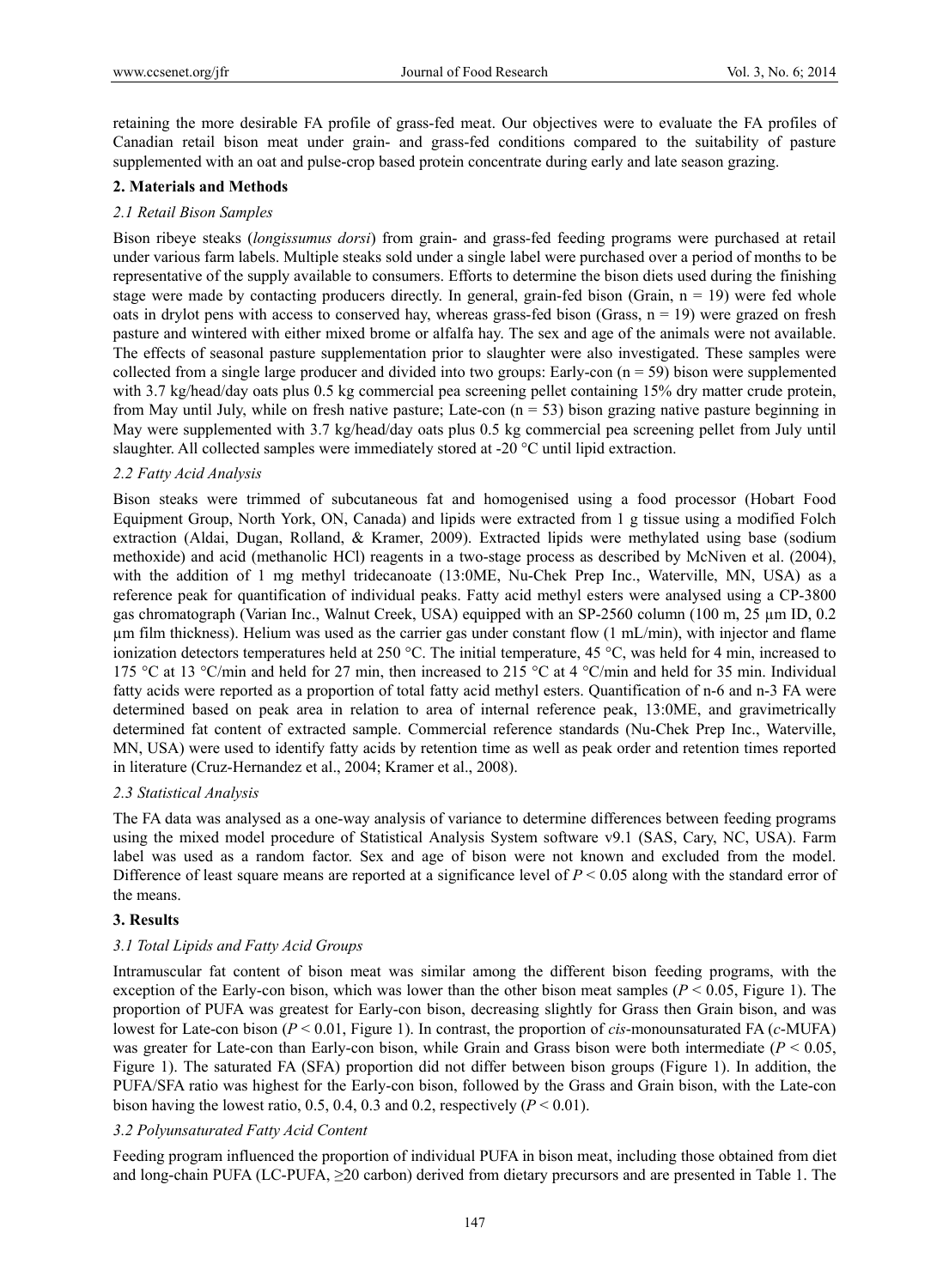proportion of 18:2n-6 was greatest for the Early-con, slightly lower for Grain and Grass bison, and lowest for the Late-con bison  $(P < 0.01)$ . The Early-con bison also had the greatest proportion of 18:3n-6, whereas the other bison feeding programs were similar (*P* < 0.01). Likewise, the proportion of 20:3n-6 was greater for Grass and Early-con bison than the Late-con bison, whereas the Grain bison were intermediate  $(P < 0.05)$ . In contrast to its precursors, concentration of 20:4n-6, the predominant n-6 LC-PUFA, did not differ between bison groups. Cumulatively, n-6 FA accounted for the majority of PUFA present in bison meat, with the Early-con bison having a greater content than the Late-con bison, while the Grain and Grass bison were both intermediate  $(P < 0.05)$ . However, total n-6 FA content, mg/100 g muscle, did not differ between groups (*P* > 0.05, *data not shown*).



Figure 1. Effect of finishing program on total fat content (mg/g meat) and the proportion of total SFA, *cis*-MUFA and PUFA in bison meat. Significant difference ( $P < 0.05$ ,  $\pm$  s.e.m.) of fat content indicated by symbols ( $\uparrow$ <sup>+ $\downarrow$ </sup>) and differences within specific fatty acid group letters (a-b; x-z)

Table 1. Influence of bison feeding program on the proportion of individual PUFA (% FAME) in meat

|               | Grain            | Grass             | Early-con         | Late-con          | s.e.m. | $P$ value |
|---------------|------------------|-------------------|-------------------|-------------------|--------|-----------|
| $18:2n-6$     | $7.85^{ab}$      | $7.16^{bc}$       | $9.34^{a}$        | 4.83 $^{\circ}$   | 0.82   | < 0.01    |
| $18:3n-6$     | $0.05^{\rm b}$   | $0.05^{\rm b}$    | 0.08 <sup>a</sup> | $0.04^{\rm b}$    | 0.01   | < 0.01    |
| $20:3n-6$     | $0.29^{ab}$      | $0.32^a$          | $0.36^{\circ}$    | $0.17^{b}$        | 0.04   | < 0.05    |
| $20:4n-6$     | 2.69             | 2.91              | 3.23              | 1.76              | 0.43   |           |
| n-6           | $11.09^{ab}$     | $10.60^{ab}$      | $13.21^a$         | $6.92^{b}$        | 1.28   | < 0.05    |
| $18:3n-3$     | $0.68^{\rm b}$   | 1.67 <sup>a</sup> | $1.69^{\rm a}$    | 1.10 <sup>b</sup> | 0.13   | < 0.01    |
| $20:5n-3$     | $0.31^{b}$       | $0.83^{\rm a}$    | $0.90^{\rm a}$    | $0.44^{b}$        | 0.08   | < 0.01    |
| $22:5n-3$     | $0.59^{\rm b}$   | $1.36^{a}$        | $1.48^{a}$        | $0.74^{b}$        | 0.12   | < 0.001   |
| $22:6n-3$     | $0.17^{b}$       | $0.30^{ab}$       | $0.41^a$          | $0.24^{b}$        | 0.04   | < 0.05    |
| $n-3$         | $1.57^{b}$       | 4.20 <sup>a</sup> | 4.49 <sup>a</sup> | $2.52^{b}$        | 0.30   | < 0.001   |
| $n - 6/n - 3$ | 6.9 <sup>a</sup> | $2.5^{b}$         | 2.9 <sup>b</sup>  | $2.7^{b}$         | 0.22   | < 0.001   |

a-c Means with a different superscript for an individual fatty acid are statistically different (*P*<0.05); s.e.m., standard error of the mean; n-6 = ∑ 18:2n-6 + 18:3n-6 + 20:3n-6 + 20:4n-6; n-3 = ∑18:3n-3 + 20:5n-3 + 22:5n-3  $+ 22:6n-3.$ 

Feeding program also affected the proportion of 18:3n-3, which was greater for Grass and Early-con bison than the Late-con and Grain bison (*P* < 0.01, Table 1). The n-3 LC-PUFA derivatives were also affected by diet, with proportions of 20:5n-3 and 22:5n-3 greater for the Grass and Early-con bison than either the Grain or Late-con bison (*P* < 0.01). Similarly, the proportion of 22:6n-3 was greater for the Early-con than the Grain and Late-con bison, while Grass bison were intermediate (*P* < 0.01). Overall, n-3 FA proportions were greater for the Grass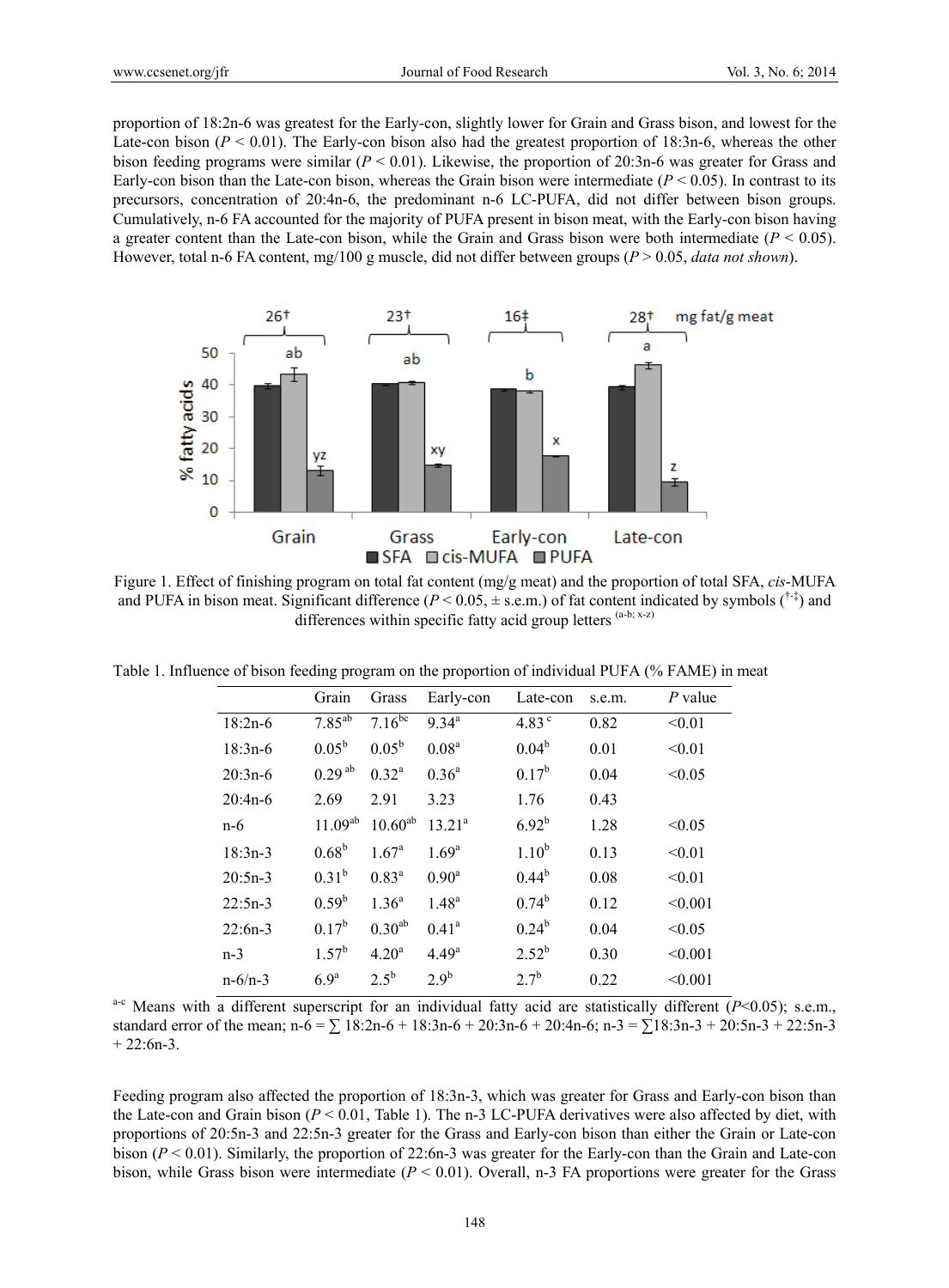and Early-con bison than the Late-con and Grain bison (*P* < 0.001). On an absolute basis, content of n-3 FA were greatest for Grass bison, intermediate for Early-con and Late-con bison, while Grain bison was lowest, at 90, 69, 69 and 38 mg/100 g muscle, respectively  $(P < 0.05)$ . As a result of the dietary influence on PUFA content, the n-6/n-3 ratio was 3:1 for the Grass, Early-con and Late-con bison, whereas the Grain bison had a 7:1 ratio (*P* < 0.001, Table 1).

#### *3.3 Microbial Derived Fatty Acid Formation*

Microbial hydrogenation of dietary unsaturated fatty acids produce a number of biohydrogenation intermediates (BI) represented predominantly as *trans*-MUFA (*t*-MUFA) and to a lesser extent, atypical dienes and those containing a conjugated double bond. Across bison feeding programs, *t*-MUFA accounted for less than 3% of total fats, with the Early-con and Late-con bison having a greater proportion than that observed in the Grain and Grass bison (*P* < 0.001, Table 2). The *t*11-18:1 isomer accounted for roughly 50% of total *t*-MUFA, with Early-con and Late-con bison having a greater proportion than the Grain and Grass bison (*P* < 0.01). Early-con bison had a greater proportion of combined *t*13/*t*14-18:1 than other bison (*P* < 0.01). The proportion of *t*9-18:1 and *t*12-18:1 were both greater for Early-con and Late-con than Grain or Grass bison (*P* < 0.01). The proportion of *t*10-18:1 was greatest for the Early-con bison, slightly lower for the Late-con and Grain bison, and lowest for the Grass bison  $(P < 0.01)$ . The  $t11$ -/ $t10$ -18:1 ratio was highest for Grass bison, intermediate for Early-con and Late-con bison and lowest for Grain bison  $(P < 0.01)$ .

Table 2. Influence of bison feeding program on the proportion of individual biohydrogenation intermediates (% FAME) in meat

|                              | Grain             | Grass             | Early-con         | Late-con          | s.e.m. | $P$ value |
|------------------------------|-------------------|-------------------|-------------------|-------------------|--------|-----------|
| $\sum$ trans-MUFA            | $1.62^{b}$        | $1.79^{b}$        | $2.84^{a}$        | $2.63^a$          | 0.21   | < 0.01    |
| $t9-18:1$                    | $0.19^{b}$        | $0.17^{b}$        | $0.25^{\rm a}$    | $0.25^{\rm a}$    | 0.01   | < 0.001   |
| $t10-18:1$                   | $0.18^{bc}$       | $0.14^c$          | $0.23^a$          | $0.23^{ab}$       | 0.02   | < 0.01    |
| $t11 - 18:1$                 | $0.74^{b}$        | 1.00 <sup>b</sup> | 1.57 <sup>a</sup> | 1.51 <sup>a</sup> | 0.16   | < 0.01    |
| $t12-18:1$                   | 0.10 <sup>b</sup> | 0.08 <sup>b</sup> | $0.15^a$          | $0.13^{a}$        | 0.01   | < 0.05    |
| $t13/14-18:1$                | 0.29 <sup>b</sup> | $0.29^b$          | $0.46^{\rm a}$    | $0.36^{\rm b}$    | 0.03   | < 0.01    |
| $t16-18:1$                   | 0.15              | 0.15              | 0.19              | 0.18              | 0.02   |           |
| $t11 - t10 - 18:1$           | 4.93 <sup>c</sup> | 9.19 <sup>a</sup> | $6.76^{b}$        | $7.13^{b}$        | 0.03   | < 0.001   |
| $\Sigma$ atypical dienes     | 0.36              | 0.45              | 0.56              | 0.53              | 0.05   |           |
| $c9, t13/t9, c12-18:2$       | $0.11^{b}$        | $0.12^b$          | $0.16^a$          | $0.17^{a}$        | 0.01   | < 0.05    |
| $t8, c13/c9, t14-18:2$       | $0.05^{\rm b}$    | $0.06^{\rm b}$    | 0.08 <sup>a</sup> | 0.08 <sup>a</sup> | 0.004  | < 0.01    |
| $c9, t12-18:2$               | $0.05^{\rm b}$    | $0.06^{b}$        | 0.07 <sup>a</sup> | 0.07 <sup>a</sup> | 0.003  | < 0.01    |
| $t11, c15-18:2$              | $0.11^{b}$        | $0.17^{ab}$       | $0.25^{\rm a}$    | $0.23^{\rm a}$    | 0.03   | < 0.05    |
| conjugated-FA                |                   |                   |                   |                   |        |           |
| $c9,t11\text{-}\text{CLA}^z$ | $0.19^b$          | $0.25^{\rm b}$    | $0.36^{a}$        | $0.40^{\rm a}$    | 0.04   | < 0.01    |
| $c9, t11, c15-18:3$          | $0.11^{b}$        | $0.13^{b}$        | 0.20 <sup>a</sup> | $0.10^{b}$        | 0.02   | < 0.05    |

<sup>a-c</sup> Means with a different superscript for an individual fatty acid are statistically different ( $\overline{P}$ <0.05); s.e.m., standard error of the mean; trans-MUFA =  $\sum t6/t8 - t9 - t10 - t11 - t12 - t13/t14 - t16 - 18:1$ ; atypical dienes  $= \sum c9, t13/t9, c12-18:2 + t8, c13/c9, t14-18:2 + c9, t12-18:2 + t9, c12-18:2 + t11, c15-18:2.$ 

 $^{2}$  *c*9,*t*11-CLA represents coeluting *t*7,*c*9-/*c*9,*t*11-/*t*8,*c*10-CLA peaks.

The proportion of individual atypical dienes were influenced by bison feeding programs; however, total atypical dienes did not differ between bison feeding programs (*P* = 0.07, Table 2). The proportion of the main atypical diene,  $t11$ ,*c*15-18:2, was greater for the Early-con and Late-con bison, slightly lower for the Grass bison and lowest for the Grain bison (*P* < 0.05). Likewise, proportions of *c*9, *t*12-18:2/*t*9, *c*12-18:2, *t*8, *c*13-18:2/*c*9, *t*14-18:2 and *c*9, *t*12-18:2 were greater for the Early-con and Late-con bison than the Grain and Grass bison  $(P<0.01)$ .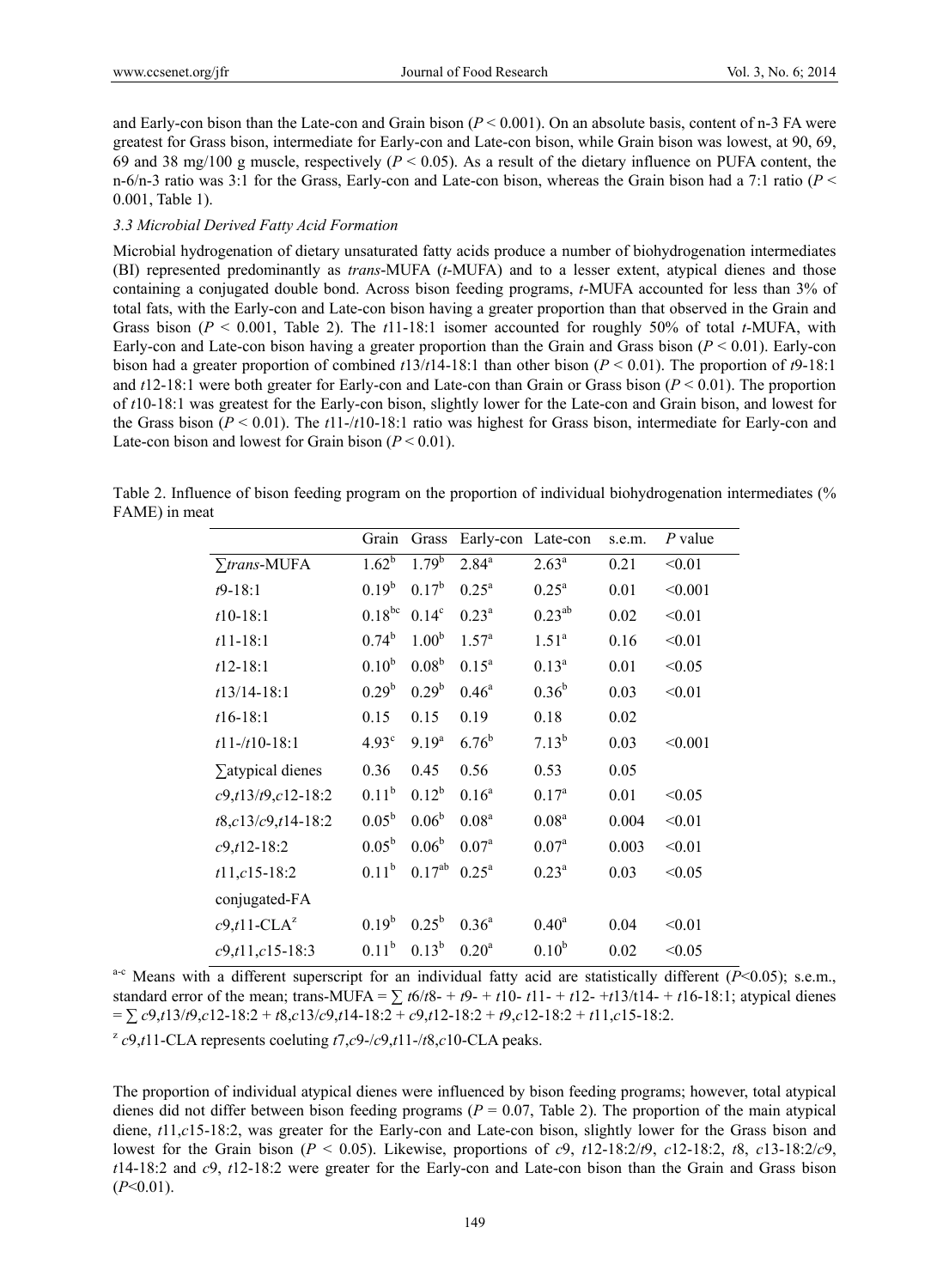Bison feeding program also affected the proportion of conjugated linoleic acid (CLA), with Early-con and Late-con bison having a greater proportion of *c*9,*t*11-CLA than Grass or Grain bison (*P* < 0.01). Similarly, the *c*9, *t*11, *c*15-18:3 proportion was greater for the Late-con bison than the other bison feeding programs ( $P < 0.05$ ).

#### *3.4 Saturated and Cis-Monounsaturated Fatty Acids*

Among individual SFA, 16:0 and 18:0 were present in roughly equal proportions, accounting for 90% of the total SFA (Table 3). Although diet did not affect 18:0, the proportion of 16:0 was greater for Late-con bison than the Early-con bison, while Grain and Grass groups were intermediate  $(P < 0.05)$ . Similarly, the 14:0 level was greatest for the Late-con and Grass bison, followed by Grain bison whereas the Early-con bison had the lowest level  $(P < 0.01)$ . Microbial derived branched-chain fatty acids accounted for slightly more than 1% of total fatty acids; however, content did not differ between bison. Likewise, proportions of odd chain FA, i.e. 15:0 and 17:0, were not affected by the different bison feeding program.

The proportion of *c*9-18:1 accounted for nearly 90% of the total *c*-MUFA, and was greater for Late-con than Grass and Early-con bison, whereas Grain bison were intermediate (*P* < 0.05, Table 3). Having a similar pattern, but at a much lower level, *c*11-20:1 content was greatest for the Late-con bison, intermediate for the Grain bison and lowest for the Early-con and Grass bison (*P* < 0.05). The proportion of other minor *c*-MUFA isomers did not differ between the different bison feeding programs.

Table 3. Influence of bison finishing program on the saturated and *cis*-monounsaturated fatty acid profile (% FAME) in meat

|               | Grain       | Grass             | Early-con      | Late-con          | s.e.m. | P-value |
|---------------|-------------|-------------------|----------------|-------------------|--------|---------|
| 14:0          | $1.11^{ab}$ | 1.27 <sup>a</sup> | $0.94^{b}$     | $1.24^{a}$        | 0.06   | < 0.01  |
| 15:0          | 0.36        | 0.38              | 0.32           | 0.31              | 0.03   |         |
| 16:0          | $18.7^{ab}$ | $19.1^{ab}$       | $17.9^{b}$     | 20.0 <sup>a</sup> | 0.45   | < 0.05  |
| 17:0          | 1.29        | 1.38              | 0.97           | 1.21              | 0.12   |         |
| 18:0          | 18.1        | 18.2              | 18.3           | 16.4              | 1.06   |         |
| $\Sigma$ BCFA | 1.27        | 1.37              | 1.18           | 1.10              | 0.15   |         |
| $c9-16:1$     | 1.71        | 1.62              | 1.44           | 1.76              | 0.15   |         |
| $c9-17:0$     | 0.67        | 0.66              | 0.48           | 0.62              | 0.07   |         |
| $c$ 9-18:1    | $38.6^{ab}$ | $36.1^{b}$        | $33.7^{b}$     | $41.6^a$          | 1.75   | < 0.05  |
| $c11-18:1$    | 1.68        | 1.60              | 1.59           | 1.46              | 0.09   |         |
| $c11-20:1$    | $0.18^{ab}$ | $0.16^{b}$        | $0.15^{\rm b}$ | 0.20 <sup>a</sup> | 0.01   | < 0.05  |

Branched-chain fatty acids  $(BCFA) = \sum$  iso-15:0 + anteiso-15:0 + iso-16:0 + iso-17:0 + anteiso-17:0 + iso-18:0.

#### **4. Discussion**

Bison samples obtained in Western Canada contained less than 3% fat, with little variation observed that did not appear to be affected by grain- or grass-based diets (Figure 1). This is consistent with previous reports in scientific literature, which indicate that bison meat is generally lean, with only slight differences in fat content related to feeding program and muscle (Galbraith et al., 2006; Marchello & Driskell, 2001; Rule et al., 2002). The relative leanness of bison meat contributes to its perceived healthfulness compared to beef or pork (Marchello et al., 1989). The slightly lower lipid content of the Early-con bison compared to other bison is likely related to rapid lean growth in spring and summer in combination with supplementation duration. In support of this, bison seasonal metabolism studies have shown bison tend to reduce intake during winter and undergo compensatory gain in the spring as well as building body reserves in the fall (Anderson & Miller, 1997; Rutley, Jahn, & Hudson, 1997). As an index of cardiovascular disease risk, the preferred higher PUFA/SFA ratio of the Early-con bison also reflect lower endogenous FA synthesis and total fat content. Typically, beef has a PUFA/SFA ratio less than 0.1, whereas Grass and Early-con bison achieved the  $\geq 0.4$  PUFA/SFA considered desirable for human health (Wood et al., 2008). In correlation, health benefits from the regular consumption of bison meat, having half the fat content of beef, was demonstrated to lower atherogenic risk by reducing inflammation and oxidative stress markers over a prolonged period (McDaniel et al., 2013).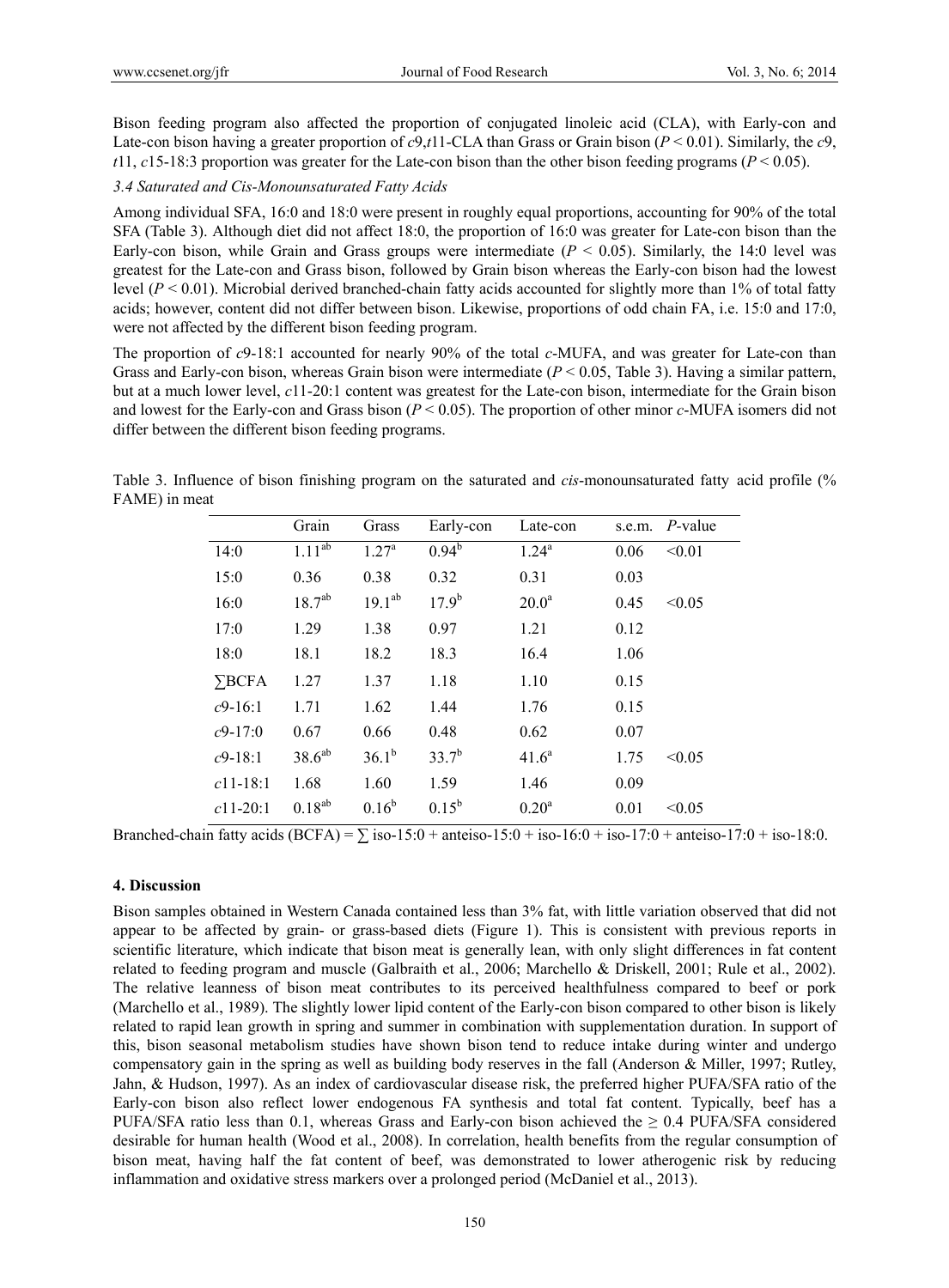Differences in fat content between bison relates to endogenous FA synthesis, which affected the proportions of PUFA and *c*-MUFA (Figure 1). Comparing Early-con and Late-con bison, lower lipid content corresponded to an elevated proportion of PUFA; however, with increased fat content, the proportion of *c*-MUFA increased at the expense of PUFA (Figure 1). This is expected as for ruminants, PUFA are mainly associated with tissue membranes, whereas endogenous fat synthesis increases neutral lipid deposition, i.e. intramuscular fat (Duckett et al., 1993; Wood et al., 2008). Accumulating intramuscular fat corresponds to increased *c*-MUFA synthesis, on account of increased stearoyl-CoA desaturase (SCD) activity, which may also indirectly govern the SFA proportion, as it remains relatively stable (Duckett et al., 1993; Smith et al., 2012). Bison studies from the U.S.A. indicate that feedlot-fed bison tend to be fatter and have a lower SFA and greater *c*-MUFA proportion compared to their grass-fed counter parts (Marchello & Driskell, 2001; Rule et al., 2002). The absence of dietary induced differences in SFA content of meat from the present bison study may be attributed to the general leanness of the bison or lower intensity grain-feeding in comparison to U.S.A. studies.

Differences in fat content largely accounted for the proportional differences in 18:2n-6, 18:3n-6, 20:3n-6 and total n-6 FA between bison (Table 1). However, total n-6 FA content, mg/100 g muscle, did not differ between bison (*data not shown*). In contrast, forage feeding, as well as relative leanness contributed to the greater proportions of 18:3n-3, 20:5n-3, 22:5n-3 and 22:6n-3 in Grass and Early-con bison, respectively (Table 1). In absolute amounts, n-3 FA content was 38, 70 and 90 mg/100 g meat for Grain, Early-con/Late-con and Grass, respectively. These differences exemplify the effects of high forage-to-concentrate diets on meat n-3 FA content and related contribution to daily intakes. Lean red meat is increasingly recognised as substantially contributing to daily n-3 LC-PUFA, particularly in regions with traditionally low consumption of marine foods (Givens, Kliem & Gibbs, 2006; Meyer, 2011). As a result of dietary effects on n-3 FA, the n-6/n-3 ratios (Table 1) of Grass, Early-con, Late-con were roughly 3:1, whereas the Grain bison had a ratio of 7:1. Meat with a lower n-6/n-3 ratio would contribute towards achieving a dietary 4:1 n-6/n-3 ratio, which is considered desirable for human health (Daley et al., 2010). Presently, wide use of vegetable oils in cooking have increased our intake of n-6 FA, leading to n-6/n-3 ratios exceeding 10:1, which has been associated with the rise in a number of metabolic inflammatory disorders including obesity, diabetes, cardiovascular disease and some cancers (Ailhaud et al., 2006). Increasing n-3 FA intake, thereby lowering the dietary n-6/n-3 ratio, contributes to the formation of anti-inflammatory eicosanoids and reducing the risks of metabolic disorders (Burdge & Calder, 2006; Smit et al., 2009; Wijendran & Hayes, 2004). This is facilitated through a preference for n-3 FA by desaturases, contributing to the greater formation and content of n-3 LC-PUFA (Williams & Burdge, 2006). As a result, lean red meat having a low n-6/n-3 ratio can provide some of the much desired n-3 LC-PUFA, thereby contributing to a healthier lifestyle. For example, circulating levels of n-3 LC-PUFA can be increased through regular consumption of grass-fed vs. conventional beef, having n-6/n-3 ratios of 2.3 and 8.4 respectively, (McAfee et al., 2011). Similar effects would be expected from the low n-6/n-3 ratio of Grass, Early-con and Late-con bison, in addition to the beneficial effects of a leaner product.

The greater proportions of BI, particularly *t*-MUFA of Early-con and Late-con bison suggests a synergetic effect between pasture grazing and the oat-pea supplement (Table 2). In the rumen, dietary unsaturated FA undergo extensive hydrogenation to yield 18:0; however, incomplete biohydrogenation produces a wide range of intermediates, predominantly as *t*-MUFA, and to a lesser extent atypical or conjugated dienes and trienes. The composition of BI leaving the rumen is largely dependent on the unsaturated precursor and dietary factors that influence the microbial population (Shingfield, Bernard, Leroux, & Chilliard, 2010). In regards to the Early-con and Late-con bison, a number of factors may have contributed to the increased proportions of *t*-MUFA isomers. Compared to strictly grass, the greater degradability of the oat-pea screening supplement could have contributed to increased rumen passage rate, while the additional unsaturated FA may enhance the outflow of BI. Diets having low dietary forage-to-concentrate ratios have been shown to increased rumen passage rate and an association between PUFA intake and increased BI outflow (Bartocci et al., 1997; Noci, French, Monahan, & Moloney, 2007). Regardless of feeding program, *t*11-18:1 accounted for the majority of *t*-MUFA in the bison, accompanied by lesser proportions of *t*9-, *t*10-, t12- and *t*13/*t*14-18:1 (Table 2). When provided with an adequate forage-to-concentrate ratio, microbial populations favour *t*11-18:1 formation during 18:2n-6 and 18:3n-3 biohydrogenation (Lourenço, Ramos-Morales, & Wallace, 2010; Shingfield et al., 2010). However, when fed a high concentrate diet, rumen pH decreases, microbial populations are affected and biohydrogenation pathways shift whereby *t*10-18:1 becomes the predominant *t*-MUFA (Bessa, Portugal, Mendes, & Santos-Silva, 2005; Dugan et al., 2011; Leheska et al., 2008). Although the present bison did not indicate such an extreme shift, the *t*11-/*t*10-18:1 ratio did decrease in relation to increasing proportion of concentrate in the diet. This may have undesirable consequences for human nutrition as *t*10-18:1 has been associated with increased atherogenesis in animal models (Bauchart et al., 2007). In contrast, *t*11-18:1 has been associated with a number of health benefits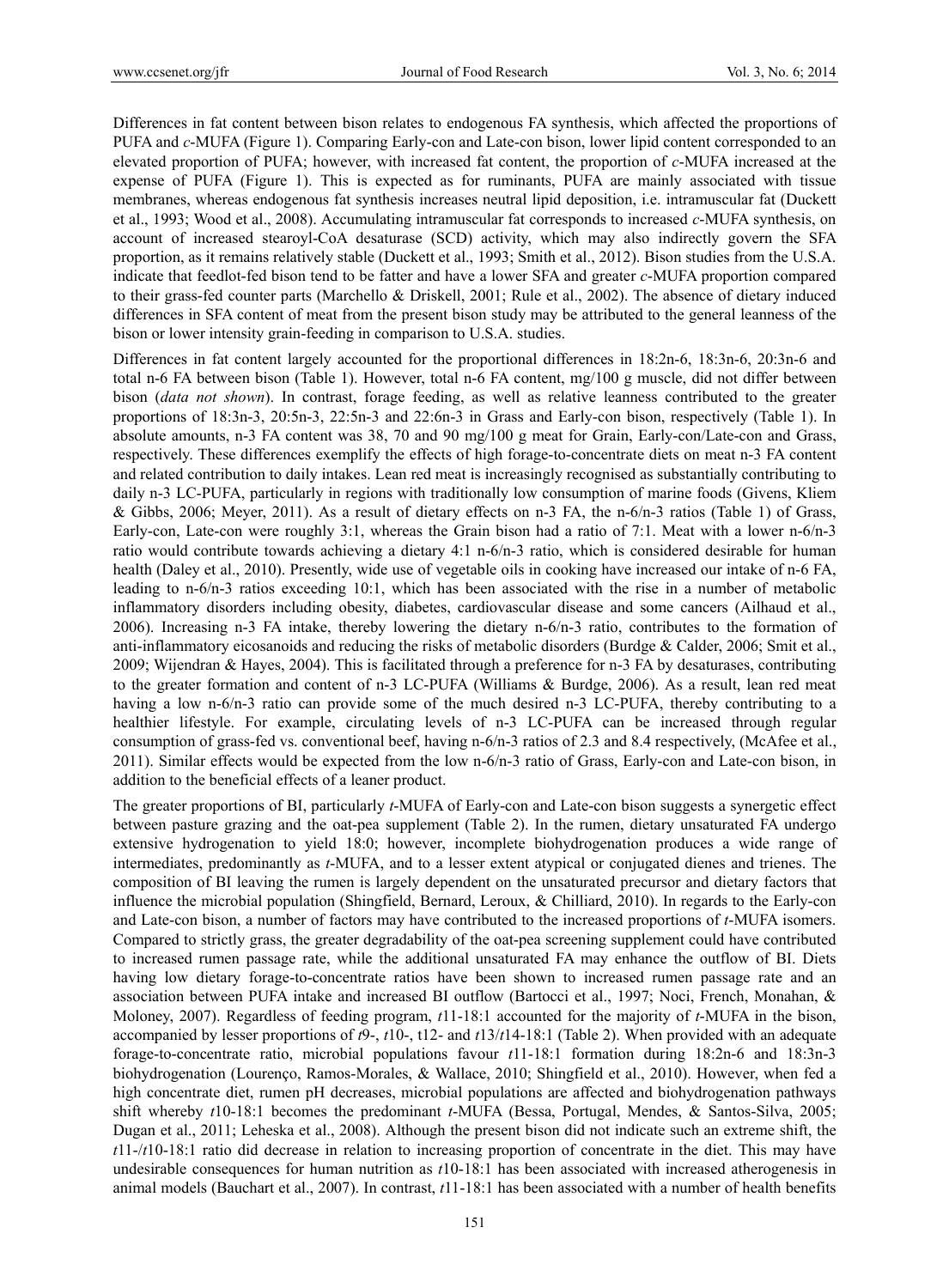such as reducing the risk of coronary heart disease, possibly in connection with its better known conjugated desaturate, *c*9,*t*11-CLA (Field, Blewett, Proctor, & Vine, 2009; Gebauer et al., 2011). Feeding programs which promote *t*11-18:1 deposition are also advantageous as *c*9,*t*11-CLA is predominantly formed endogenously by SCD similar to *c*-MUFA (Griinari et al., 2000). As such, enhancing *t*11-18:1 and *c*9,*t*11-CLA content may present a marketing opportunity as a number of positive effects have been attributed to *c*9,*t*11-CLA, including anticancerogenic, antiatherogenic and anti-inflammatory effects (Dilzer & Park, 2012; Schmid, Collomb, Sieber, & Bee, 2006). Further studies will be necessary to explore optimal oat-pea screening supplementation while on pasture to enhance the content of bioactive biohydrogenation intermediates.

Incomplete biohydrogenation can also produce a number of atypical dienes with currently unknown biofunctional attributes, with *t*11,*c*15-18:2 as the predominant isomer in Early-con and Late-con bison feeding programs (Table 2). Similar to *t*-MUFA, dietary factors affecting biohydrogenation pathways can yield a variety of atypical dienes with some only formed in the rumen, i.e. *t*11,*c*15-18:2, originating from 18:3n-3 (Shingfield et al., 2010). However, those with *c*9-bonds may also be formed endogenously via SCD from *t*-MUFA precursors such as  $c$ 9,*t*13-18:2. Again, the oat-pea screening supplement likely aided rumen passage rates, increasing the outflow of *t*11,*c*15-18:2, with both peas and forage contributing to dietary 18:3n-3 intake. Supplementing finishing lambs with peas was also reported to increase 18:3n-3 in meat, and would likely have also enhanced *t*11,*c*15-18:2 content, had atypical dienes been quantified (Scerra et al., 2011). Slightly greater proportions of *t*11,*c*15-18:2 were found for Grass vs. Grain bison; however, longer rumen retention times likely resulted in more extensive biohydrogenation compared to the supplemented bison groups. The relative importance of *t*11,*c*15-18:2 relates to its potential to be desaturated *in situ* to form *c*9,*t*11,*c*15-18:3. Initial studies indicate that human health effects of conjugated trienes, i.e. *c*9,*t*11,*c*15-18:3 may be equivalent or even more potent than those of *c*9,*t*11-CLA (Hennessy, Ross, Devery, & Stanton, 2011).

Proportions of individual SFA were equivalent between Grain or Grass bison; however, differences between Early-con and Late-con 14:0 and 16:0 proportions seem more related to fat content than a direct diet effect. Due to extensive biohydrogenation of dietary unsaturated FA, 18:0 accounts for the majority of SFA leaving the rumen; in contrast, 14:0 and 16:0 are largely derived via *de novo* synthesis (Shingfield, Bonnet, & Scollan, 2013). Presumably, lower endogenous fat synthesis associated with rapid spring growth would account for the lower 14:0 and 16:0 proportions of the Early-con bison. Alternatively, longer supplementation period and slowing growth in fall may also have contributed to increased fat deposition and slightly greater 16:0 proportion of the Late-con bison. For humans, a lower 14:0 and 16:0 content may have desirable health consequences, as both have been correlated with undesirable increases in serum cholesterol (Mensink, Zock, Kester, & Katan, 2003). In contrast, 18:0 is reported to have neutral or even positive effects on serum cholesterol in comparison to 14:0 or 16:0 (Hunter, Zhang, & Kris-Etherton, 2010).

Lower proportions of *c*9-18:1 for Grass and Early-con bison may relate to dietary 18:3n-3 reducing SCD expression in combination with general lower fat content (Smith, Gill, Lunt, & Brooks, 2009). In beef, grain-based diets increase intramuscular fat deposits and concomitantly *c*-MUFA, whereas forage-based diets tend to suppress SCD activity and *c*-MUFA formation, resulting in a more saturated FA profile (Smith et al., 2009). Comparison of grass-fed and feedlot-fed bison *c*-MUFA and SFA proportions would suggest a mechanism parallel to that of beef (Marchello & Driskell, 2001; Rule et al., 2002). There were no other differences among bison groups of other direct SCD products, though as an elongase product, *c*11-20:1 reflected the *c*9-18:1 differences between the bison groups.

## **5. Conclusion**

In general, Canadian retail bison ribeye steaks contained less than 3% fat. Grass bison had the greatest n-3 FA content; however, the equivalent 3:1 n-6/n-3 ratios of Grass, Early-con and Late-con bison would likely impart similar beneficial health effects and was considered to be more desirable than that of Grain bison. Additionally, Early-con and Late-con bison had greater proportions of potentially healthful BI, including *t*11-18:1 and *c*9,*t*11-CLA, as well as other BI with potential bioactive properties. Seasonal pasture supplementation may be a management option to enhance the healthfulness of bison during short Canadian grazing periods, without having to resort to intensive grain-based diets. Further studies will be necessary to determine optimal seasonal supplementation rates and composition, without reducing the proportion of desirable fatty acids in bison meat.

## **References**

Ailhaud, G., Massiera, F., Weill, P., Legrand, P., Alessandri, J.-M., & Guesnet, P. (2006). Temporal changes in dietary fats: Role of n-6 polyunsaturated fatty acids in excessive adipose tissue development and relationship to obesity. *Progress in Lipid Research, 45*, 203-236.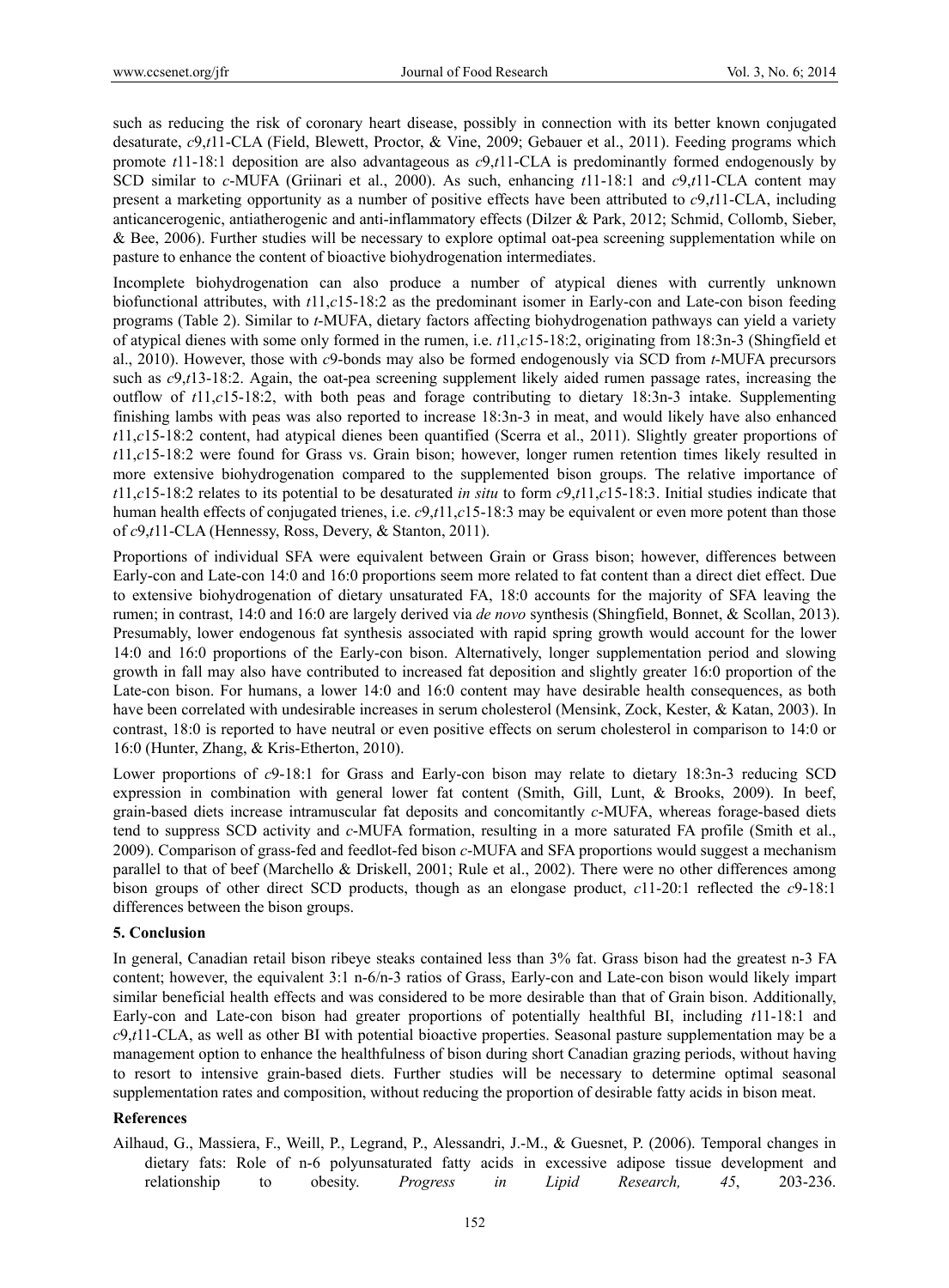http://dx.doi.org/10.1016/j.plipres.2006.01.003.

- Aldai, N., Dugan, M. E. R., Rolland, D. C., & Kramer, J. K. G. (2009). Survey of the fatty acid composition of Canadian beef: Backfat and longissimus lumborum muscle. *Canadian Journal of Animal Science, 89*, 315-329. http://dx.doi.org/10.4141/CJAS08126.
- Anderson, V. L., & Miller, B. (1997). Influence of season and diet on feedlot performance of bison. *The Professional Animal Scientist, 13*, 14-17.
- Bartocci, S., Amici, A., Verna, M., Terramoccia, S., & Martillotti, F. (1997). Solid and fluid passage rate in buffalo, cattle and sheep fed diets with different forage to concentrate ratios. *Livestock Production Science, 52*, 201-208. http://dx.doi.org/10.1016/S0301-6226(97)00132-2.
- Bauchart, D., Roy, A., Lorenz, S., Chardigny, J. M., Ferlay, A., Gruffat, D., ... Durand, D. (2007). Butters varying in *trans* 18:1 and *cis*-9,*trans*-11 conjugated linoleic acid modify plasma lipoproteins in the hypercholesterolemic rabbit. *Lipids, 42*, 123-133. http://dx.doi.org/10.1007/s11745-006-3018-0.
- Bessa, R. J. B., Portugal, P. V., Mendes, I. A., & Santos-Silva, J. (2005). Effect of lipid supplementation on growth performance, carcass and meat quality and fatty acid composition of intramuscular lipids of lambs fed dehydrated lucerne or concentrate. *Livestock Production Science, 96*, 185-194. http://dx.doi.org/10.1016/j.livprodsci.2005.01.017.
- Burdge, G. C., & Calder, P. C. (2006). Dietary α-linolenic acid and health-related outcomes: a metabolic perspective. *Nutrition Research Reviews, 19*, 26-52. http://dx.doi.org/10.1079/NRR2005113.
- Cruz-Hernandez, C., Deng, Z., Zhou, J., Hill, A. R., Yurawecz, M. P., Delmonte, P., ... Kramer, J. K. G. (2004). Methods for analysis of conjugated linoleic acids and *trans*-18:1 isomers in dairy fats by using a combination of gas chromatography, silver-ion thin-layer chromatography/gas chromatography, and silver-ion liquid chromatography. *Journal of AOAC International, 87*, 545-562.
- Daley, C. A., Abbott, A., Doyle, P. S., Nader, G. A., & Larson, S. (2010). A review of fatty acid profiles and antioxidant content in grass-fed and grain-fed beef. *Nutrition Journal, 9*, 1-12. http://dx.doi.org/10.1186/1475-2891-9-10.
- Dilzer, A., & Park, Y. (2012). Implication of conjugated linoleic acid (CLA) in human health. *Critical Reviews in Food Science and Nutrition, 52*, 488-513. http://dx.doi.org/10.1080/10408398.2010.501409.
- Duckett, S. K., Wagner, D. G., Yates, L. D., Dolezal, H. G., & May, S. G. (1993). Effects of time on feed on beef nutrient composition. *Journal of Animal Science, 71*, 2079-2088.
- Dugan, M., Aldai, N., Aalhus, J., Rolland, D., & Kramer, J. (2011). Review: Trans-forming beef to provide healthier fatty acid profiles. *Canadian Journal of Animal Science, 91*, 545-556. http://dx.doi.org/10.4141/cjas2011-044.
- Field, C. J., Blewett, H. H., Proctor, S., & Vine, D. (2009). Human health benefits of vaccenic acid. *Applied Physiology, Nutrition, and Metabolism, 34*, 979-991. http://dx.doi.org/10.1139/h09-079.
- Galbraith, J. K., Hauer, G., Helbig, L., Wang, Z., Marchello, M. J., & Goonewardene, L. A. (2006). Nutrient profiles in retail cuts of bison meat. *Meat Science, 74*, 648-654. http://dx.doi.org/10.1016/j.meatsci.2006.05.015.
- Gebauer, S. K., Chardigny, J.-M., Jakobsen, M. U., Lamarche, B., Lock, A. L., Proctor, S. D., & Baer, D. J. (2011). Effects of ruminant *trans* fatty acids on cardiovascular disease and cancer: A comprehensive review of epidemiological, clinical, and mechanistic studies. *Advances in Nutrition: An International Review Journal, 2*, 332-354. http://dx.doi.org/10.3945/an.111.000521.
- Givens, D. I., Kliem, K. E., & Gibbs, R. A. (2006). The role of meat as a source of *n*-3 polyunsaturated fatty acids in the human diet. *Meat Science, 74*, 209-218. http://dx.doi.org/10.1016/j.meatsci.2006.04.008.
- Griinari, J. M., Corl, B. A., Lacy, S. H., Chouinard, P. Y., Nurmela, K. V. V., & Bauman, D. E. (2000). Conjugated linoleic acid is synthesized endogenously in lactating dairy cows by Δ9-desaturase. *The Journal of Nutrition, 130*, 2285-2291.
- Hennessy, A. A., Ross, R. P., Devery, R., & Stanton, C. (2011). The health promoting properties of the conjugated isomers of alpha-linolenic acid. *Lipids, 46*, 105-119. http://dx.doi.org/10.1007/s11745-010-3501-5.
- Hunter, J. E., Zhang, J., & Kris-Etherton, P. M. (2010). Cardiovascular disease risk of dietary stearic acid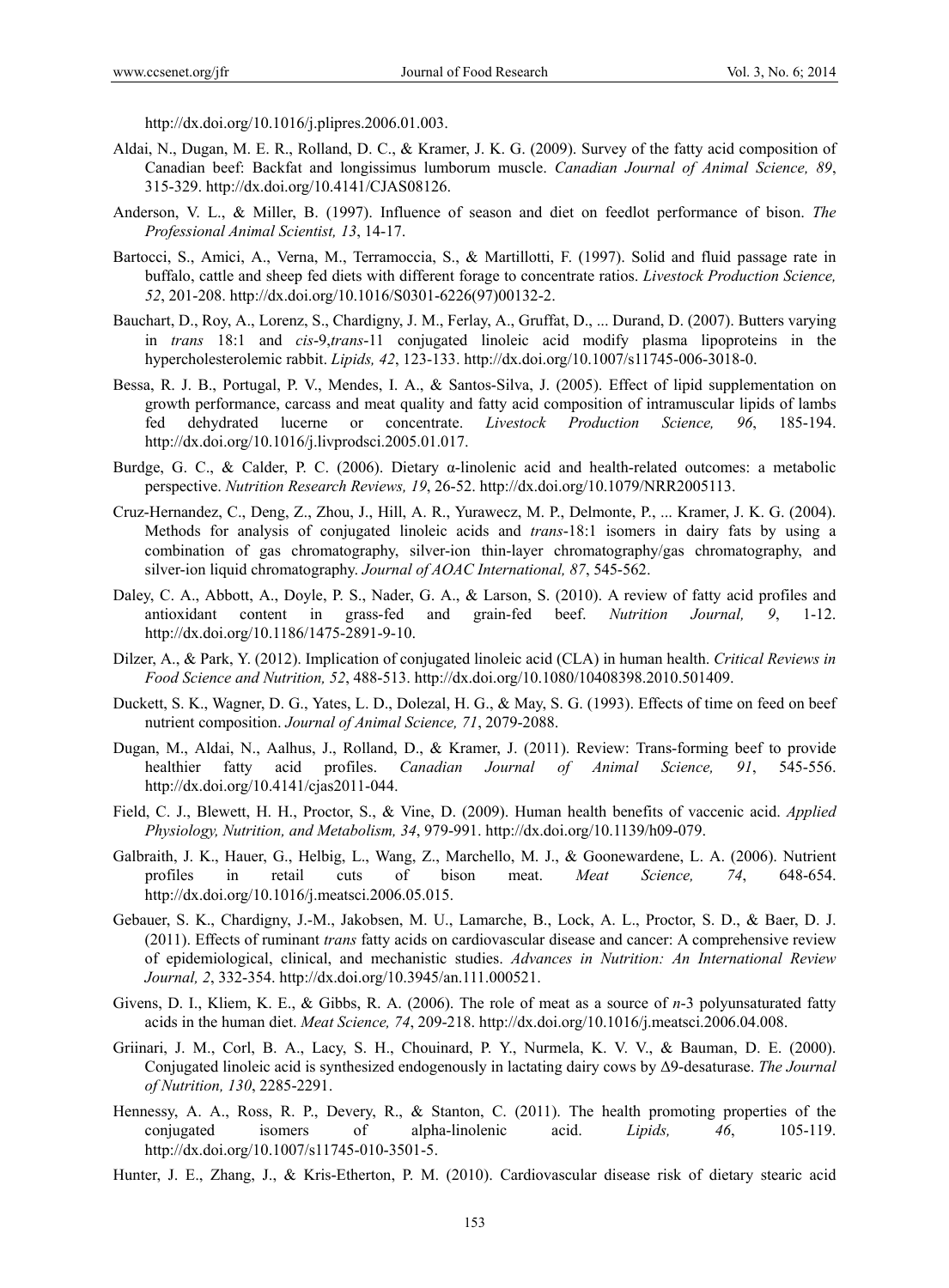compared with *trans*, other saturated, and unsaturated fatty acids: a systematic review. *American Journal of Clinical Nutrition, 91*, 46-63. http://dx.doi.org/10.3945/ajcn.2009.27661.

- Kramer, J. K. G., Hernandez, M., Cruz-Hernandez, C., Kraft, J., & Dugan, M. E. R. (2008). Combining results of two GC separations partly achieves determination of all *cis* and *trans* 16:1, 18:1, 18:2 and 18:3 except CLA isomers of milk fat as demonstrated using ag-ion SPE fractionation. *Lipids, 43*, 259-273. http://dx.doi.org/10.1007/s11745-007-3143-4.
- Leheska, J. M., Thompson, L. D., Howe, J. C., Hentges, E., Boyce, J., Brooks, J. C., ... Miller, M. F. (2008). Effects of conventional and grass-feeding systems on the nutrient composition of beef. *Journal of Animal Science, 86*, 3575-3585. http://dx.doi.org/10.2527/jas.2007-0565.
- Lourenço, M., Ramos-Morales, E., & Wallace, R. J. (2010). The role of microbes in rumen lipolysis and biohydrogenation and their manipulation. *animal, 4*, 1008-1023. http://dx.doi.org/10.1017/S175173111000042X.
- Marchello, M. J., Slanger, W. D., Milne, D. B., Fischer, A. G., & Berg, P. T. (1989). Nutrient composition of raw and cooked Bison bison. *Journal of Food Composition and Analysis, 2*, 177-185. http://dx.doi.org/10.1016/0889-1575(89)90079-3.
- Marchello, M. J., & Driskell, J. A. (2001). Nutrient composition of grass and grain finished bison. *Great Plains Research, 11*, 65-82. Retrieved from http://digitalcommons.unl.edu/greatplainsresearch/544.
- McAfee, A. J., McSorley, E. M., Cuskelly, G. J., Fearon, A. M., Moss, B. W., Beattie, J. A. M., ... Strain, J. J. (2011). Red meat from animals offered a grass diet increases plasma and platelet n-3 PUFA in healthy consumers. *British Journal of Nutrition, 105*, 80-89. http://dx.doi.org/10.1017/s0007114510003090.
- McDaniel, J., Askew, W., Bennett, D., Mihalopoulos, J., Anantharaman, S., Fjeldstad, A. S., ... Richardson, R. S. (2013). Bison meat has a lower atherogenic risk than beef in healthy men. *Nutrition Research, 33*, 293-302. http://dx.doi.org/10.1016/j.nutres.2013.01.007.
- McNiven, M. A., Duynisveld, J., Charmley, E., & Mitchell, A. (2004). Processing of soybean affects meat fatty acid composition and lipid peroxidation in beef cattle. *Animal Feed Science and Technology, 116*, 175-184. http://dx.doi.org/10.1016/j.anifeedsci.2004.07.005.
- Mensink, R. P., Zock, P. L., Kester, A. D. M., & Katan, M. B. (2003). Effects of dietary fatty acids and carbohydrates on the ratio of serum total to HDL cholesterol and on serum lipids and apolipoproteins: a meta-analysis of 60 controlled trials. *American Journal of Clinical Nutrition, 77*, 1146-1155.
- Meyer, B. J. (2011). Are we consuming enough long chain omega-3 polyunsaturated fatty acids for optimal health? *Prostaglandins Leukotrienes and Essential Fatty Acids, 85*, 275-280. http://dx.doi.org/10.1016/j.plefa.2011.04.010.
- Noci, F., French, P., Monahan, F. J., & Moloney, A. P. (2007). The fatty acid composition of muscle fat and subcutaneous adipose tissue of grazing heifers supplemented with plant oil-enriched concentrates. *Journal of Animal Science, 85*, 1062-1073. http://dx.doi.org/10.2527/jas.2006-105.
- Raes, K., De Smet, S., & Demeyer, D. (2004). Effect of dietary fatty acids on incorporation of long chain polyunsaturated fatty acids and conjugated linoleic acid in lamb, beef and pork meat: a review. *Animal Feed Science and Technology, 113*, 199-221. http://dx.doi.org/10.1016/j.anifeedsci.2003.09.001.
- Rule, D. C., Broughton, K. S., Shellito, S. M., & Maiorano, G. (2002). Comparison of muscle fatty acid profiles and cholesterol concentrations of bison, beef cattle, elk, and chicken. *Journal of Animal Science, 80*, 1202-1211.
- Rutley, B. D., Jahn, C. M., & Hudson, R. J. (1997). Management, gain and productivity of Peace Country bison (Bison bison). *Canadian Journal of Animal Science, 77*, 347-353. http://dx.doi.org/10.4141/a96-077.
- Scerra, M., Caparra, P., Foti, F., Cilione, C., Zappia, G., Motta, C., & Scerra, V. (2011). Intramuscular fatty acid composition of lambs fed diets containing alternative protein sources. *Meat Science, 87*, 229-233. http://dx.doi.org/10.1016/j.meatsci.2010.10.015.
- Schmid, A., Collomb, M., Sieber, R., & Bee, G. (2006). Conjugated linoleic acid in meat and meat products: A review. *Meat Science, 73*, 29-41. http://dx.doi.org/10.1016/j.meatsci.2005.10.010.
- Shingfield, K. J., Bernard, L., Leroux, C., & Chilliard, Y. (2010). Role of *trans* fatty acids in the nutritional regulation of mammary lipogenesis in ruminants. *animal, 4*, 1140-1166. http://dx.doi.org/10.1017/S1751731110000510.